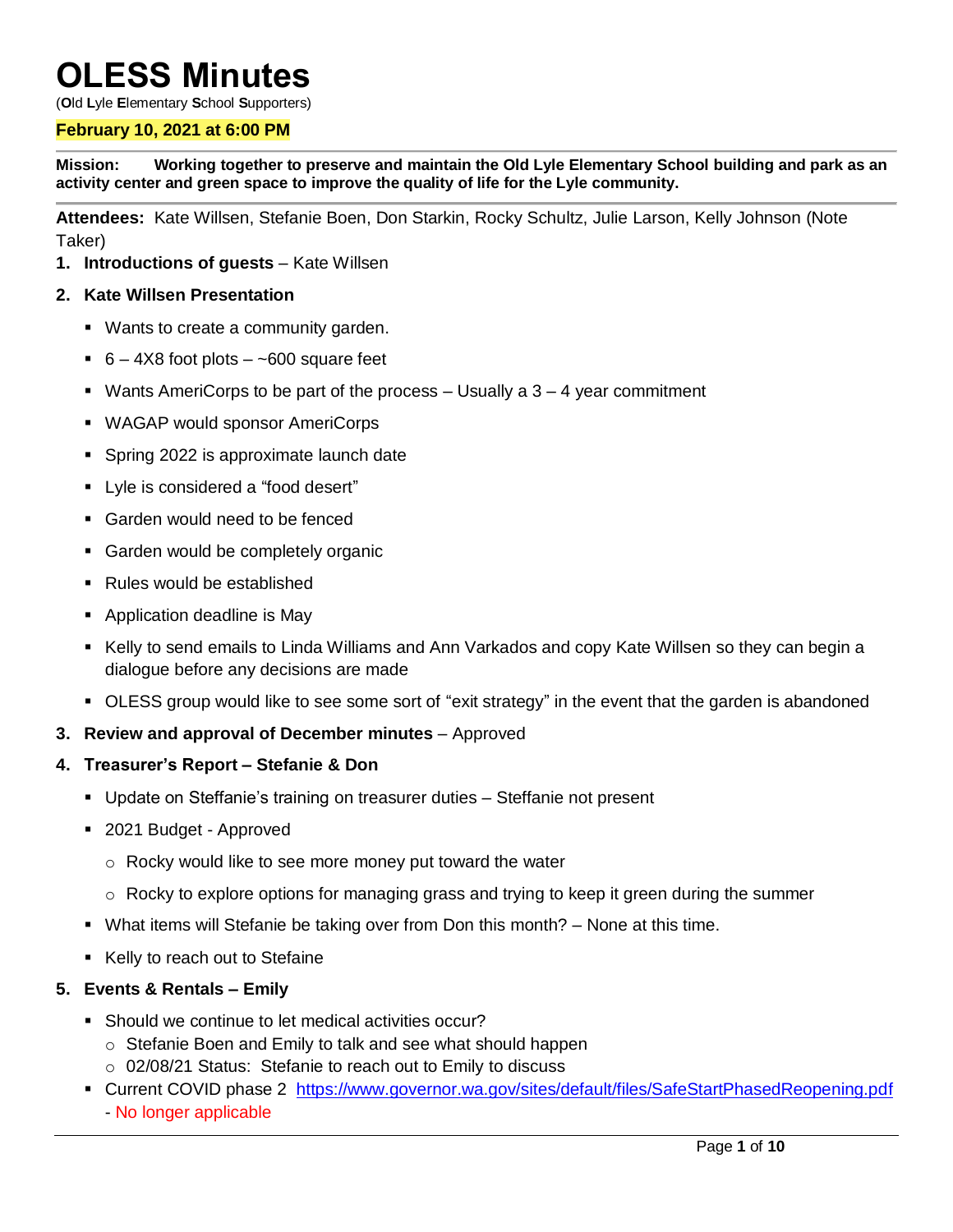New COVID phasing. Our region (Southwest) is currently in phase 1 https://www.governor.wa.gov/sites/default/files/HealthyWashington.pdf

## **6. State Grant Status – \$1,409.82 balance**

- Paint baseboards Don is working on project himself
- Chuck Hunter emailed on 01/23/20 asking if we will be using the funds. We need to decide how to spend this money relatively soon.
- Maybe work party?
- 03/03/20 Status: Rocky and Don to lead planning of event. Others to help once plan is in place.
- 05/12/20 Status: COVID hiatus.
- 06/08/20 Status: Consider purchasing items for baseboard project in order to complete grant
- 07/13/20 Status: No actions at this time due to COVID.
- 08/10/20 Status: Meeting cancelled due to COVID phase 2 revisions
- 09/14/20 Status: No actions at this time due to COVID restrictions.
- 10/12/20 Status: Stef and Don to look for old reader board quote so we can purchase and get this grant closed out.
- **12/14/20 Status: Kelly to look for coded entry.**
- 02/08/21 Status: Back up heater is necessary at LAC. Money to be used for heater and spare parts. Don to take pictures and send with receipts to Kelly for grant reimbursement package.

## **7. Inside Lock Box**

- **How many keys are inside?**
- What do they do?
- 09/14/20: Robert not present
- 10/12/20 Status: Robert not present
- 12/14/20 Status: Robert not present
- 02/08/21 Status: Robert not present

## **8. Sign for Roof Issue – Kids on roof**

- Kelly to email Ann Varkados to see about verbiage/options
- 08/10/20 Status: Meeting cancelled due to COVID phase 2 revisions
- 09/14/20 Status: No actions at this time
- 10/12/20 Status: No actions at this time
- 12/14/20 Status: No actions at this time
- 02/08/21 Status: Part of incident report and corrective action procedure. Tracking moved to Incident and Corrective Action tracking – Kids on roof

# **9. Incident and Corrective Action Tracking**

Do we want to generate a formal tracking procedure for incidents and how we correct them?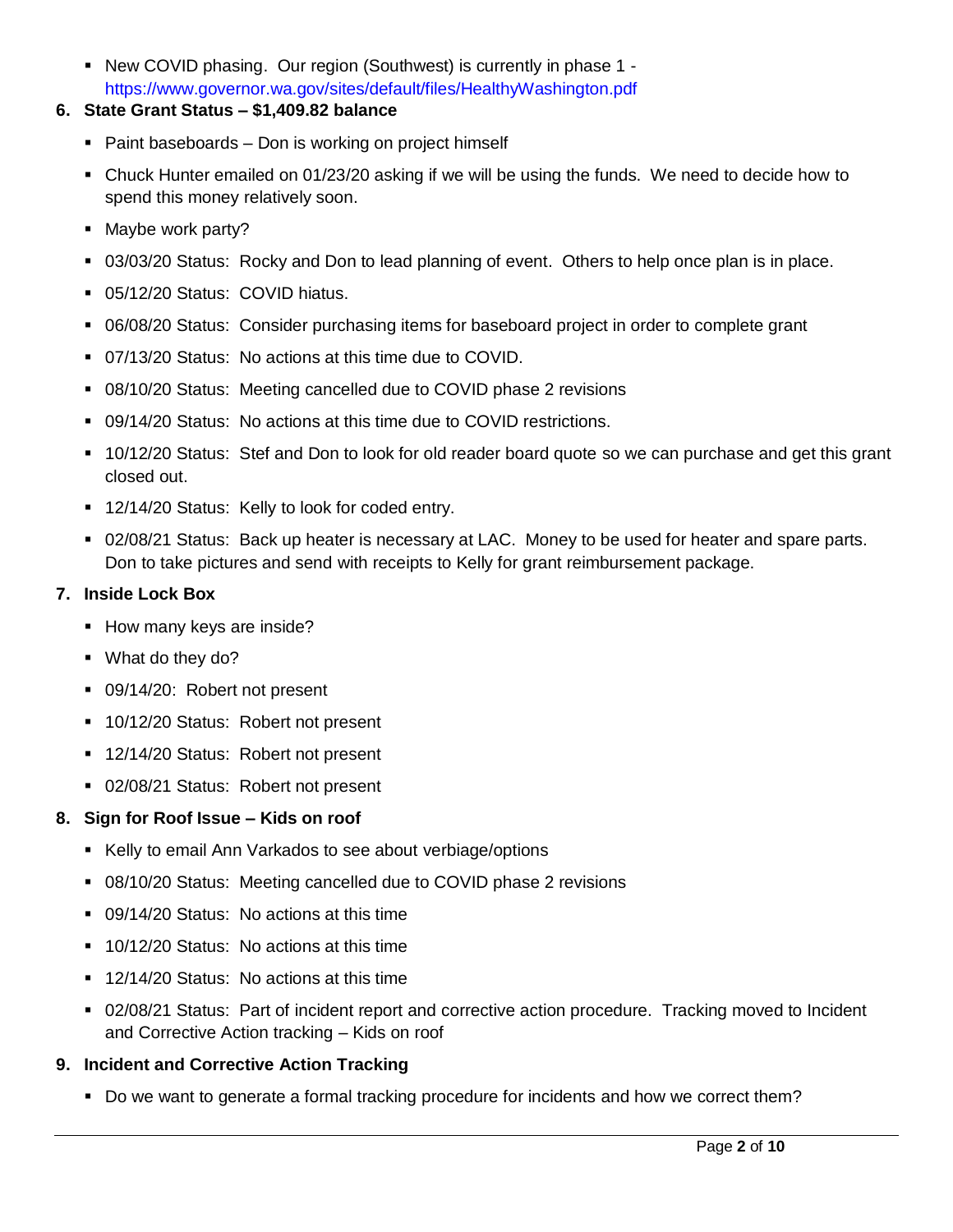- $\triangleright$  Trip and fall on steps
- Graffiti
- $\triangleright$  Kids on roof
- Kelly to generate format
- **10/12/20 Status: No actions at this time**
- 12/14/20 Status: No actions at this time
- 02/08/21 Status: Julie to sign and scan reports back to Kelly. Don to confirm description of incident about kids on the roof of the LAC to Kelly for Incident Report. Add cables for tables to corrective actions for Kids on roof incident report.

#### **10. New Projects – Assignment of teams**

- **Project tracking documents have been created for:** 
	- 1. OLESS Bylaws Review
	- 2. OLESS Insurance
	- 3. OLESS Fiscal Sponsorship Agreement Draft
- These documents are located at lyleactivitycenter.com  $\rightarrow$  Documents and Work Instructions  $\rightarrow$  Project **Tracking**
- **Stefanie Boen to set up time for meeting.**

#### **11. Elections – The following positions are to be voted upon**

- **Rocky Schultz for Vice President** 
	- o Don motions
	- o Stefanie Seconds
	- o All approve

## **12. CEKC Meeting Attendance – Should we rotate attendance?**

- All agree to rotate
- Kelly email Linda about copying Rocky

## **13. New cards and envelopes for OLESS – Don**

- Card and envelopes for LAC donations have the wrong PO Box
- Don to correct PO Box manually for now
- $\blacksquare$  Perhaps we print out labels in the future Moved to parking lot

#### **14. Should we create a formal process for tenant requests/work orders?**

• All to consider and bring ideas to next meeting

## **15. Open Forum**

#### **ACTION ITEMS:**

## **Don:**

Bring ideas for process for tenant maintenance requests to next meeting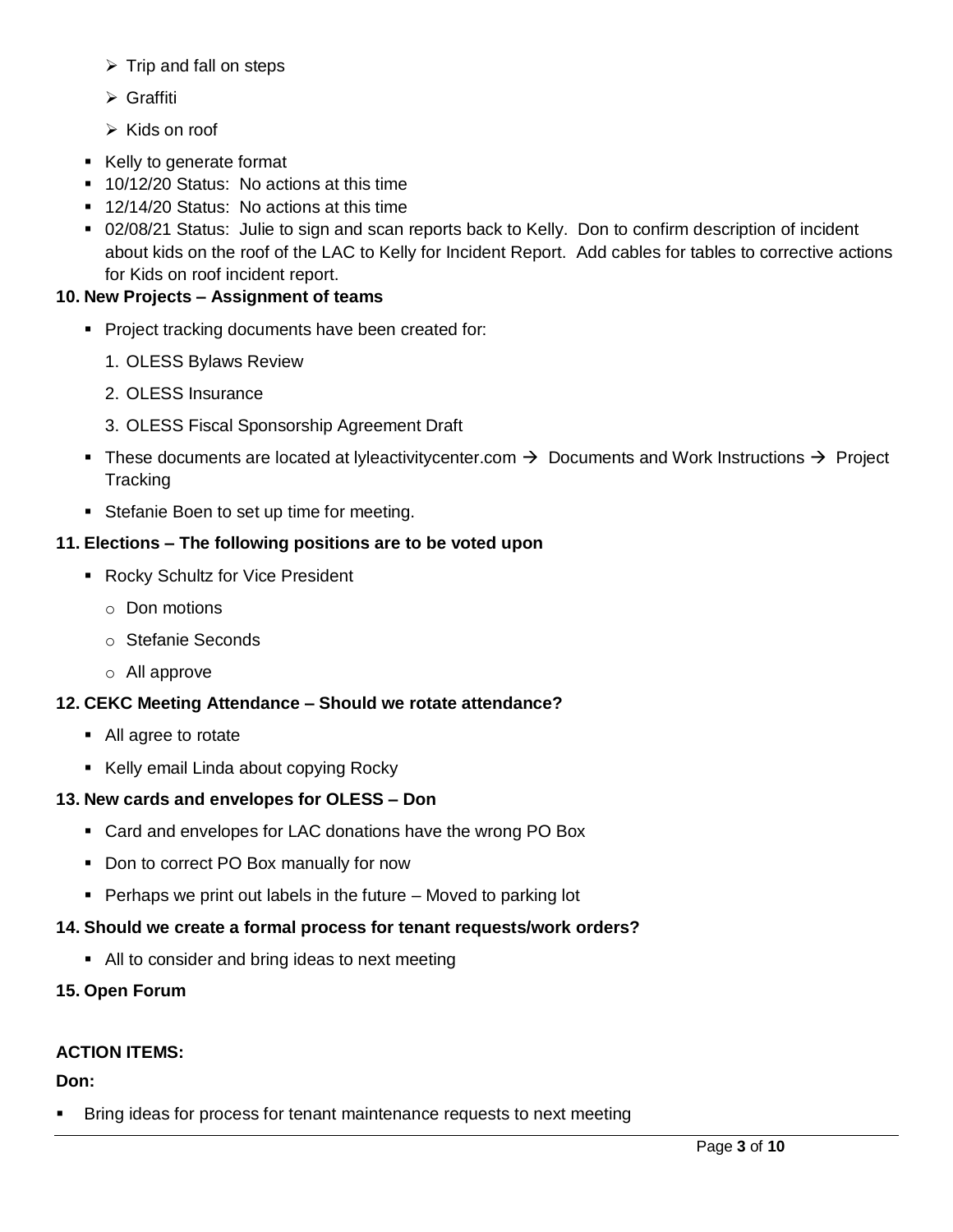- Send before and after pictures and receipts for heater to Kelly for grant reimbursement package
- Find LAC building measurements
- Find new inspector for fire extinguishers Complete
- Send new inspector for fire extinguishers information to Kelly Complete
- **Locate old reader board quote**
- Meet with Stefanie Boen to give her the 2018 Financial Audit paperwork
- Make appointment with Steffanie and Rocky to go over Excel spreadsheet for Treasurer related expenses
- **Email about verbiage for sign regarding kids being on roof**
- **Begin training Steffanie on Treasurer related duties**
- Go over first draft of Fiscal Sponsorship agreement between CEKC and OLESS Moved to OLESS Fiscal Sponsorship Agreement project tracking document - Complete
- Read 2016 lease agreement looking for details about educational RCW's
- **Schedule and manage baseboard painting project**
- Give baseboard painting receipts, pics and copy of checks to Kelly for reimbursement
- **-** Review WA Non-Profit Handbook for review at next meeting: [https://www.sos.wa.gov/\\_assets/corps/washington-nonprofit-handbook-2018-edition.pdf](https://www.sos.wa.gov/_assets/corps/washington-nonprofit-handbook-2018-edition.pdf) - – Moved to OLESS Bylaws Review Tracking document - Complete
- Review bylaws for review at next meeting Moved to OLESS Bylaws Review Tracking document **Complete**
- Talk to KPUD to find out what would be involved to increase community share of water for greenspace:

#### **Emily:**

- Reach out to Stefanie Boen and let her know what medical activities are occurring at the LAC
- **Update Ruth with OLESS board responses to her questions**
- **Update Google business listing**
- Update any Google and Facebook information listing Marsha Pope's contact information
- **Update MOU Word Doc for Top Gear Driving School Rental**
- **•** Create flier for LAC to hand out at events
- **Email Facebook about removing old LAC page**
- Post pictures of last year's Halloween Trunk or Treat Event on social media outlets

#### **Julie:**

- Sign and scan incident reports about graffiti and send to Kelly
- Bring ideas for process for tenant maintenance requests to next meeting
- Ask the Lyle Museum about management of items in the glass case in LAC hallway
- Get dumpster key from Robert to give to WAGAP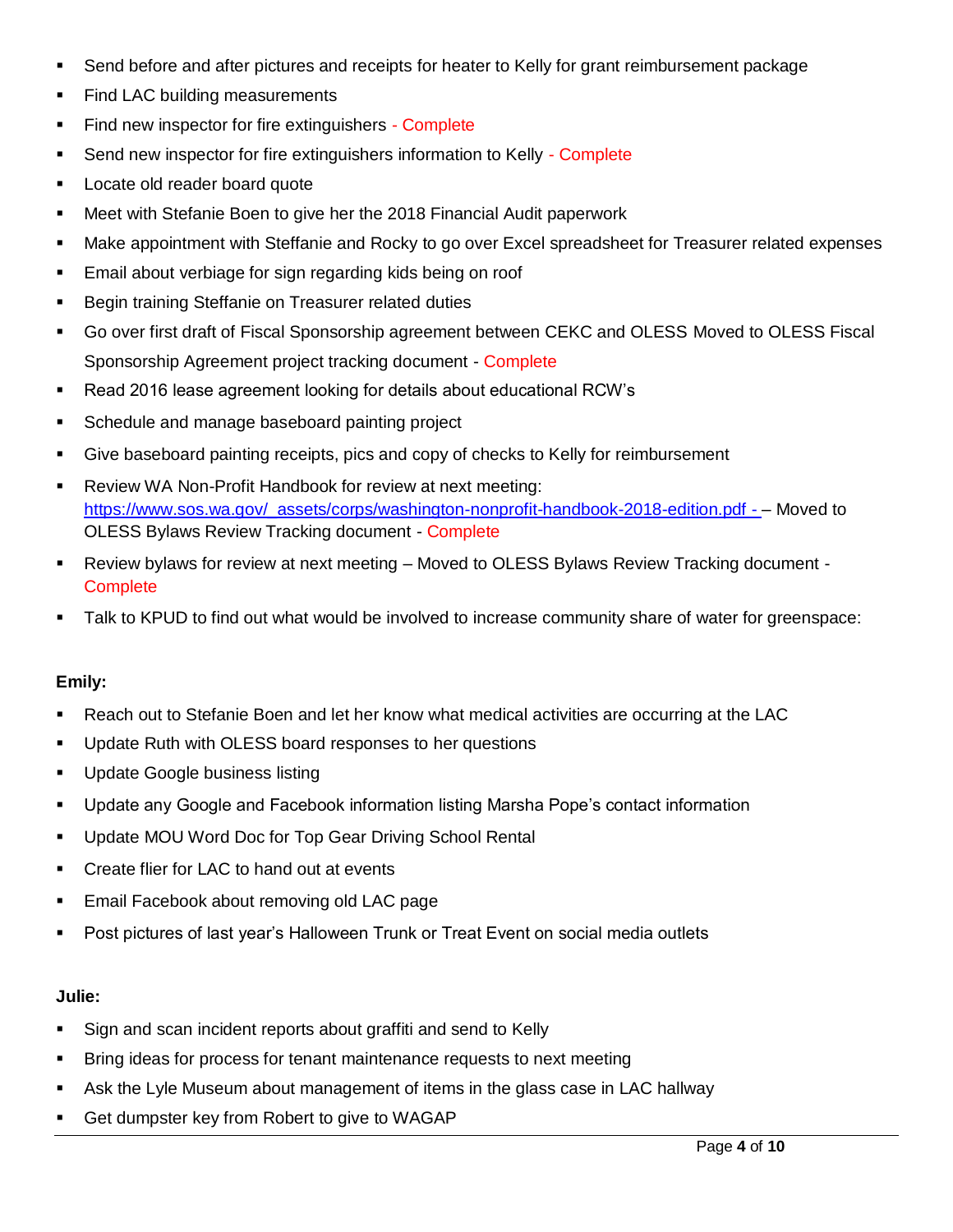- Update board with details about LAC request as COVID testing site
- Place heater in storage closet
- **Review D&O quote sent out by Don Complete**
- **Email about verbiage for sign regarding kids being on roof**
- Work with LSD to determine what educational RCW's are applicable to the LAC
- Check out details on listing the LAC as a WiFi hot spot on the OSPI
- Go over first draft of Fiscal Sponsorship agreement between CEKC and OLESS Moved to OLESS Fiscal Sponsorship Agreement project tracking document - Complete
- Read 2016 lease agreement looking for details about educational RCW's
- As Facebook administrator, work with Emily to transfer authority to the LAC Activity Manager
- Work with LHS to see if students can earn leadership credits for helping at the LAC
- Work with local community groups to generate community calendar
- Follow up with Ann about receiving donation of basketball hoop
- Work with Kevin regarding community service hours for LHS students
- Review WA Non-Profit Handbook for review at next meeting: [https://www.sos.wa.gov/\\_assets/corps/washington-nonprofit-handbook-2018-edition.pdf](https://www.sos.wa.gov/_assets/corps/washington-nonprofit-handbook-2018-edition.pdf) -– Moved to OLESS Bylaws Review Tracking document - Complete
- Review bylaws for review at next meeting Moved to OLESS Bylaws Review Tracking document **Complete**

## **Kelly:**

- **Reach out to Josh P about joining OLESS board**
- Reach out to Stefanie Johnson to see if she has time to be Treasurer
- Bring ideas for process for tenant maintenance requests to next meeting
- Add cables for tables to corrective actions for Kids on roof incident report
- Add green space watering to the LAC building maintenance schedule
- **Email Linda Williams and ask her to copy Rocky on CEKC meetings**
- Put together grant reimbursement package for heater and replacement parts
- Send email to Linda Williams and copy Kate Willsen so they can begin a dialogue
- Send email to Ann Varkados and copy Kate Willsen so they can begin a dialogue
- **Update new board member orientation document with Incident Reporting procedure Complete**
- Update OLESS Treasurer reports on website Complete
- **Update OLESS Minutes on website Complete**
- Generate OLESS board member tracking form and add it to LAC website Complete
- Generate OLESS Bylaws Review Project Tracking document Complete
- Add snow removal to LAC building maintenance schedule Complete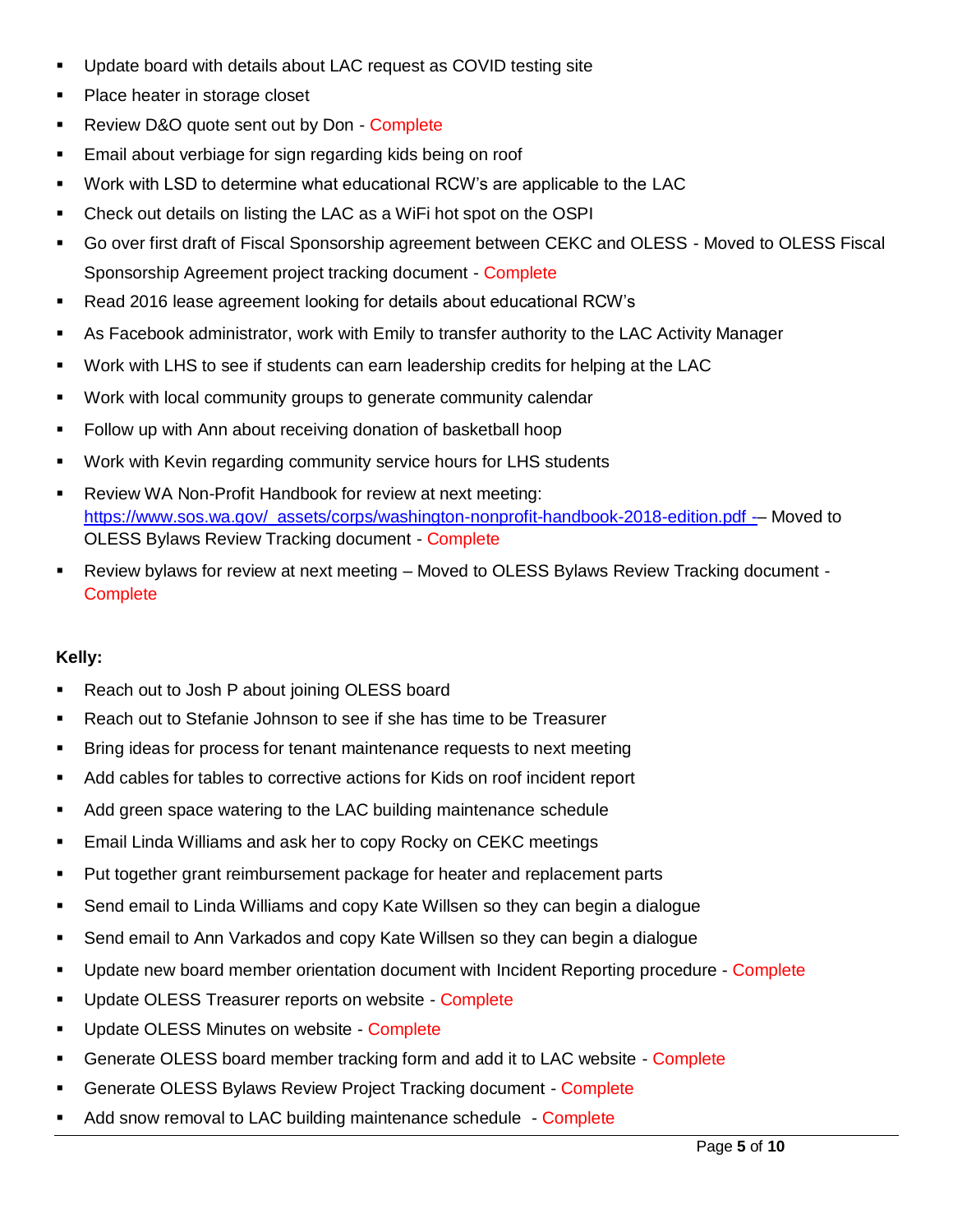- Look into coded entry for LAC
- Add board member recruitment to website Complete
- **Post LAC Building Maintenance Schedule on website Complete**
- Update OLESS New Board Member Orientation Document to remove CEKC's bylaws as a governing document - Complete
- Ask Katrina to start cleaning every other week at the LAC and to pick up garbage in green space **Complete**
- **Update building maintenance schedule with new fire extinguisher inspector information**
- Request evidence of coverage from LSD No 406
- **Request quote from Farmers as voted on by board Complete**
- Generate Incident and Corrective Action tracking process Complete
- **Generate Incident and Corrective Action Report for the trip on steps**
- Generate Incident and Corrective Action Report for graffiti incident #1
- Generate Incident and Corrective Action Report for graffiti incident #2
- **Generate Incident and Corrective Action Report for kids on roof**
- Send combined rental request form to Jonathan Blake and OLESS Board for approval
- **Quote for sign to deter kids from getting on roof**
- Get proof of coverage from Jonathan for Treasure to present to LSD No. 406
- Go over WA State Non-Profit Handbook and Fiscal Sponsorship Agreement and compare to OLESS Bylaws to confirm compliance. Moved to OLESS Fiscal Sponsorship Agreement project tracking document - Complete
- Read 2016 lease agreement looking for details about educational RCW's
- Review WA Non-Profit Handbook for review at next meeting: [https://www.sos.wa.gov/\\_assets/corps/washington-nonprofit-handbook-2018-edition.pdf](https://www.sos.wa.gov/_assets/corps/washington-nonprofit-handbook-2018-edition.pdf) - – Moved to OLESS Bylaws Review Tracking document - Complete
- Review bylaws for review at next meeting Moved to OLESS Bylaws Review Tracking document **Complete**
- Look into window rebates from PUD
- Add Gorgeswap to LAC website
- Fix stairs at entryway on west side of building When weather allows, Interface with Klickitat County about entry way/ADA accessibility on North/West portion of building – Kevin Oldfield to help
- Write grant request for 2022 Consider daycare requirements

## **Robert:**

- Look over LAC building maintenance and email Kelly with additions
- **Purchase copy of dumpster key for WAGAP and give to Julie Larson**
- Give receipt for dumpster key and painting supplies to Steffanie for reimbursement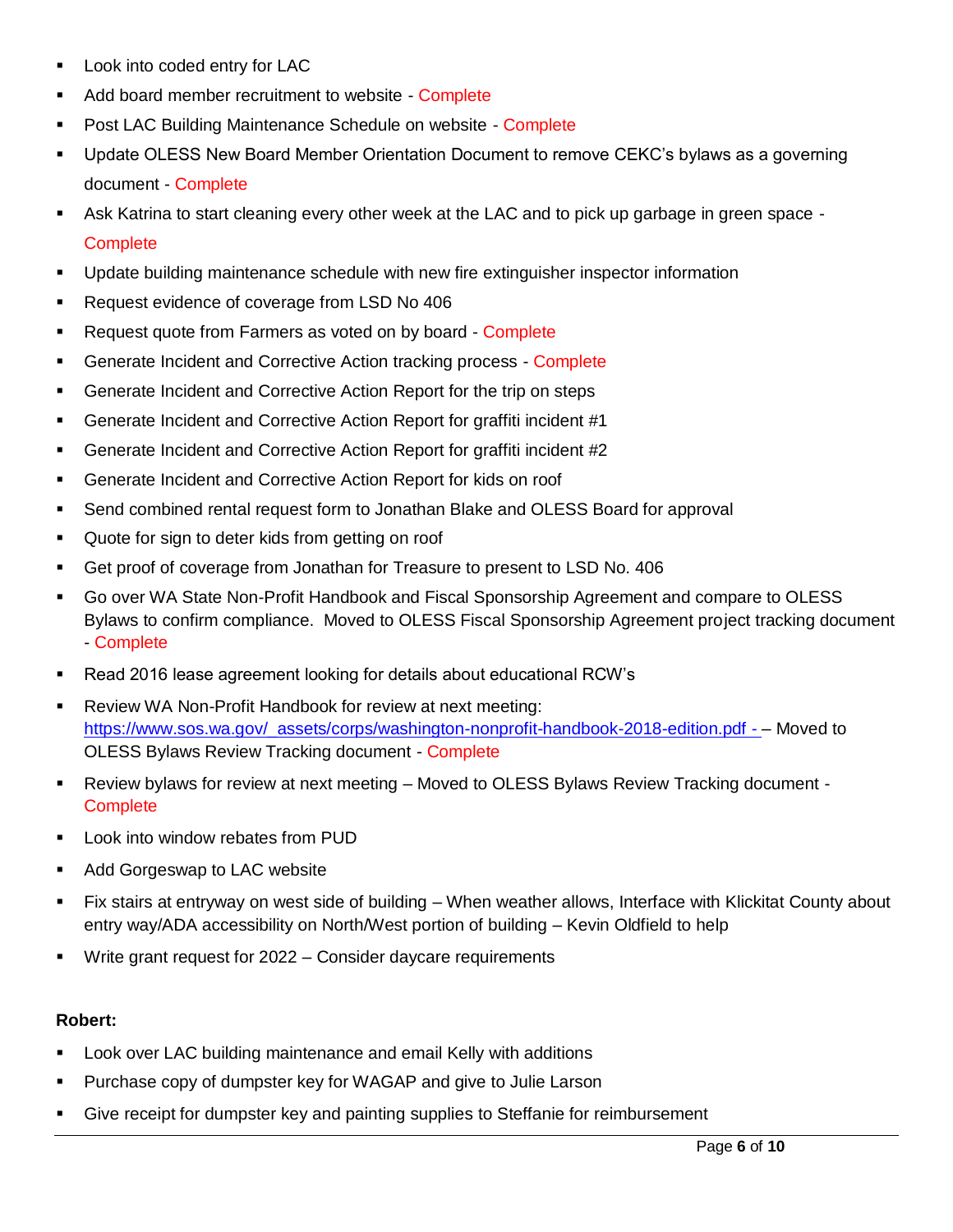- **Determine appropriate watering for green space**
- **Install rack in Supply Room**
- **Investigate entry way heater issue**
- **Investigate rugs for hallway**
- Construct a cage around the HVAC unit
- **Investigate wireless thermostats for heaters for two rooms**
- **Investigate contacts to potentially restore chimney**
- Replace boards near skate park as soon as the weather allows 8 total
- **Investigate roof leak in boiler room Flashing has been replaced.**
- **Replace timer for outside faucet**
- Change four fixtures in cat rescue room
- **Replace hose with PVC pipe**
- **-** Replace electrical box by the BBQ with outlet with USB port
- **Investigate repair of door bar closest to skate park**

#### **Rocky:**

- Bring ideas for process for tenant maintenance requests to next meeting
- Explore ways to manage grass so the green space stays green during the summer
- Ongoing: Address LAC snow removal issues Kelly moved to building maintenance schedule Complete
- **EXECT** Meet with Don and Steffanie for backup training on Treasurer duties
- Email about verbiage for sign regarding kids being on roof
- Go over Washington Department of Commerce Grant and compare to OLESS Bylaws to confirm compliance. - Moved to OLESS Bylaws Review project tracking document - Complete
- Go over first draft of Fiscal Sponsorship agreement between CEKC and OLESS- Moved to OLESS Fiscal Sponsorship Agreement project tracking document - Complete
- Work with Vern the generate plan for staining NWP Vern decided not to move forward with plan **Complete**
- Read 2016 lease agreement looking for details about educational RCW's
- Plan baseboard painting project
- **Research options for counter top in pavilion**
- Check out Mt Adams Chamber and Dallesport News Letter for advertising space for room rentals
- **Look into covers for hallway ceiling lights**
- **-** Review WA Non-Profit Handbook for review at next meeting: [https://www.sos.wa.gov/\\_assets/corps/washington-nonprofit-handbook-2018-edition.pdf](https://www.sos.wa.gov/_assets/corps/washington-nonprofit-handbook-2018-edition.pdf) - – Moved to OLESS Bylaws Review Tracking document - Complete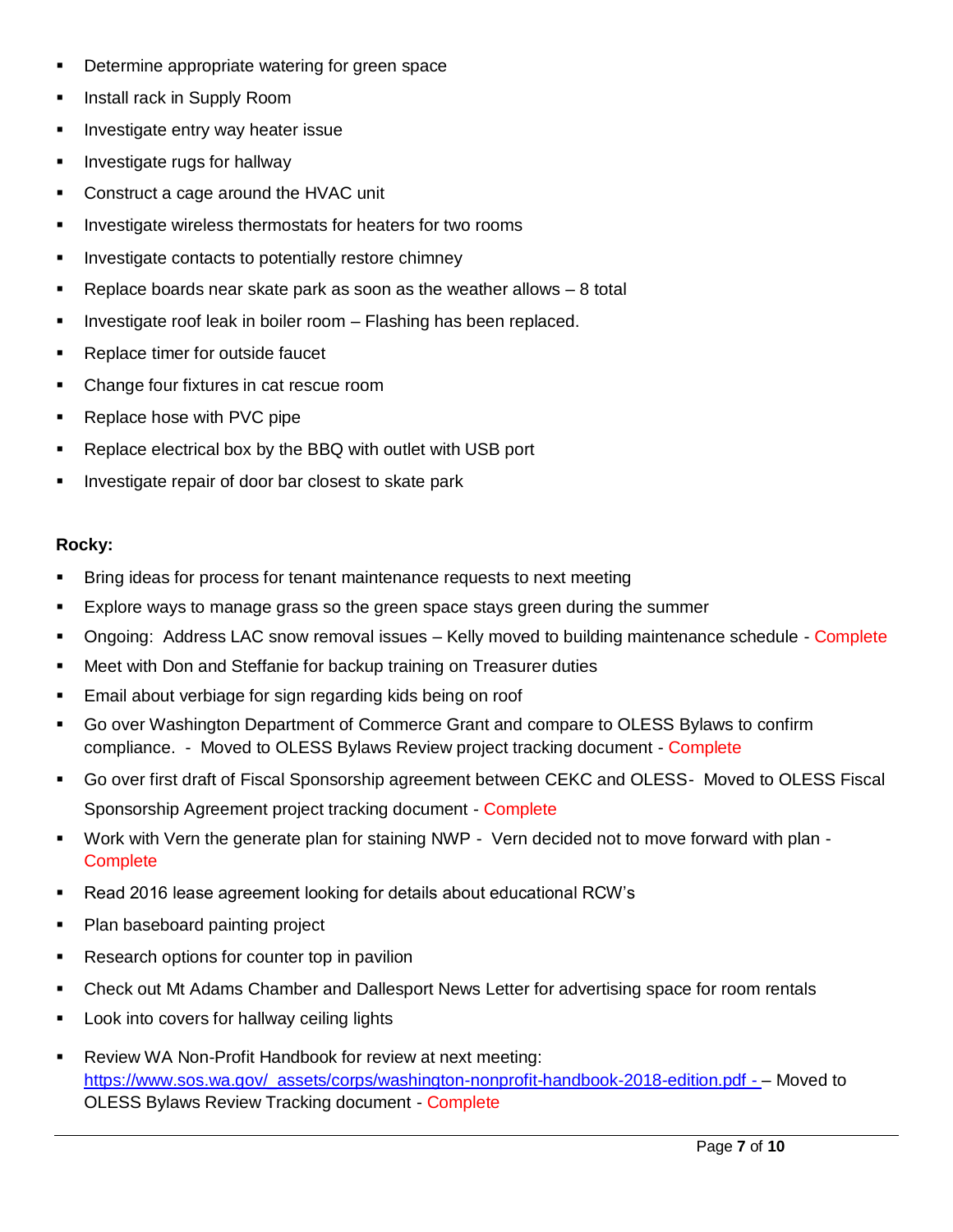Review bylaws for review at next meeting – Moved to OLESS Bylaws Review Tracking document - **Complete** 

#### **Steffanie Johnson:**

- Make appointment with Don to go over spreadsheet
- **Look over New Board Member Orientation document**
- Begin training with Don on Treasurer related duties

## **Stefanie Boen:**

- Bring ideas for process for tenant maintenance requests to next meeting
- **Schedule meeting time for bylaws review**
- **Update website with meeting sign in records**
- Reach out to Emily to find out what medical activities are occurring on site
- **Locate old reader board quote**
- Audit 2019 Financial Reports
- **Audit 2020 Financial Reports**
- Sign off on 2018 Financial Audit report
- **Meet with Don to get 2018 Financial Audit paperwork**
- **Email about verbiage for sign regarding kids being on roof**
- Go over first draft of Fiscal Sponsorship agreement between CEKC and OLESS
- Read 2016 lease agreement looking for details about educational RCW's
- **EXECT** Generate board member tracking form Moved to Kelly's action items Complete
- **Make Thank You's from the Lyle Activity Center**
- **Send Thank You to Janette Petty**
- Work with Don and Kelly to generate audit work instruction and documentation process for internal auditing of OLESS/CEKC checking account
- Manage documentation of audit findings
- Begin tracking donation forms Kelly will send you the form. No need to retroactively track.
- Begin tracking volunteer hours Kelly will send you form. No need to retroactively track.
- **-** Review WA Non-Profit Handbook for review at next meeting: [https://www.sos.wa.gov/\\_assets/corps/washington-nonprofit-handbook-2018-edition.pdf](https://www.sos.wa.gov/_assets/corps/washington-nonprofit-handbook-2018-edition.pdf) – Moved to OLESS Bylaws Review Tracking document - Complete
- Review bylaws for review at next meeting Moved to OLESS Bylaws Review Tracking document **Complete**
- Instagram Follow up on Brielle's email (Forwarded from Marcia B)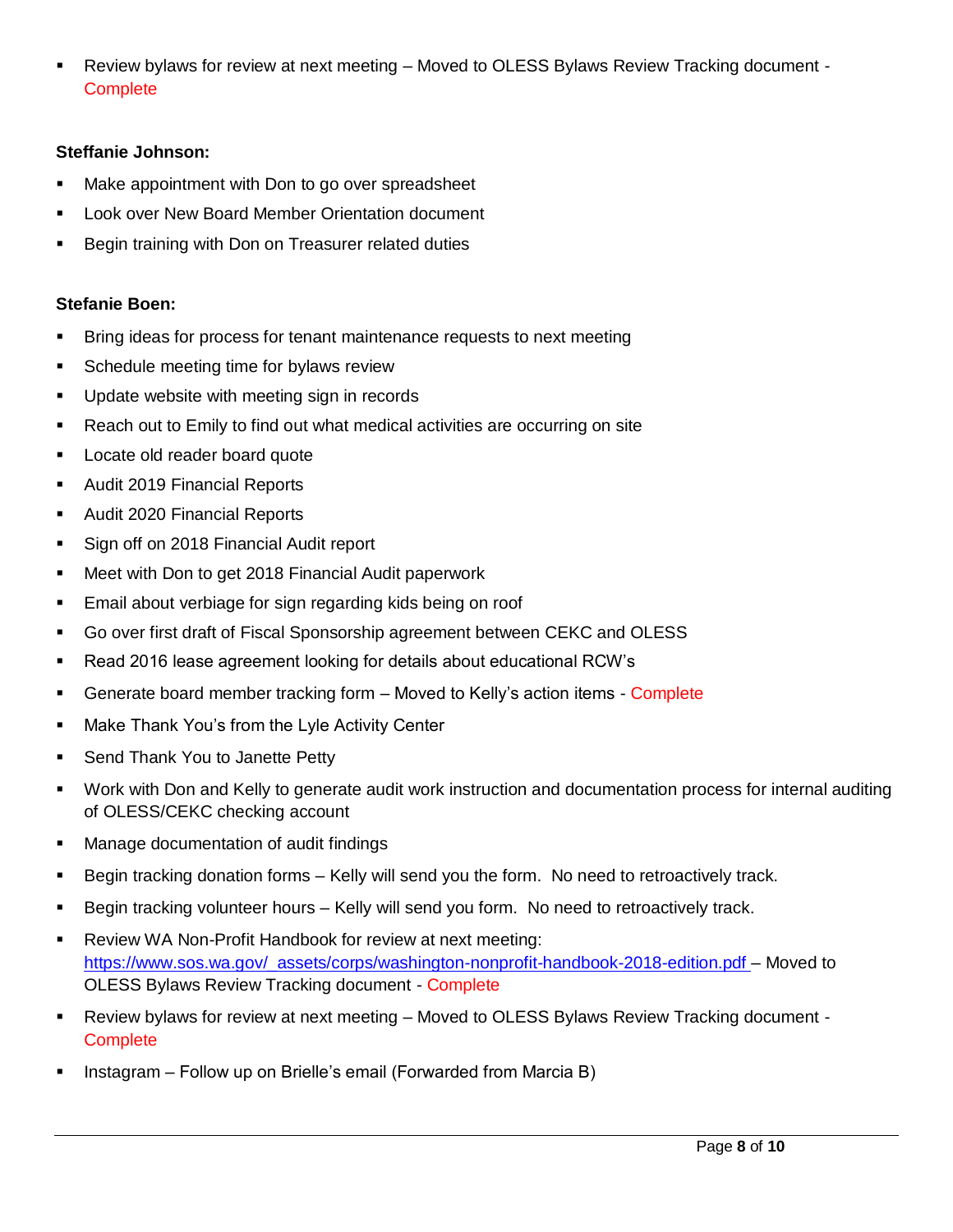#### **Vern:**

Manage flags appropriately/legally - Ongoing

## **PARKING LOT**

- Address labels to correct PO Box on donation cards and envelopes
- Generate more formal lease agreement other than MOU that is currently in use
- Relocate BBQ Moved to OLESS Insurance Project Tracking document
- **Determine how many alarm codes exist in the alarm system**
- Cycle Oregon Research possibility of becoming a stop for Cycle Oregon as a Fundraiser
- **Car Club Ride Fundraiser**
- Resolve issue of perpetual loss of the key in key box outside
- Replace West facing doors on North end of building
- Seal the tops of the bricks around the pavilion and maybe make it a counter top
- **Generate Routine Maintenance Schedule for the building**
- Outdoor exercise park Skyline Foundation interested in hearing about a project at the LAC for potential donation
- Resolve issue of people pulling picnic tables over to building and on crawling roof. Perhaps post a trespassing sign?
- **Thatch green space** 
	- $\circ$  Generate process for requiring proof of insurance from renters and/or green space users Insurance Requirements – Once figured out needs to be added to the form. Kari from McCoy Holliston may have a way to link them to the necessary insurance.
	- $\circ$  Liability Clause Add question "Do you have liability insurance?"
		- $\triangleright$  Add section about alcohol
- Create LAC Activity Manager email address so impact of personnel changes are minimized
- **Create process for renting tables and chairs to green space users**
- **Work Instruction for draining pipes in the winter**
- Sound system
- Humanities of Washington Affiliate of National Endowment for the Humanities, Do we want them to give presentations at LAC?
- Cleaning work parties
- Should tree lighting ceremony be an annual event
- Open house for completion of restoration grant Maybe Gina Mosbruckers performs ribbon cutting ceremony
- Look over statement of work for Housekeeping and consider adding kitchen and popcorn maker
- Area above boiler room needs fascia to keep the birds and bats out